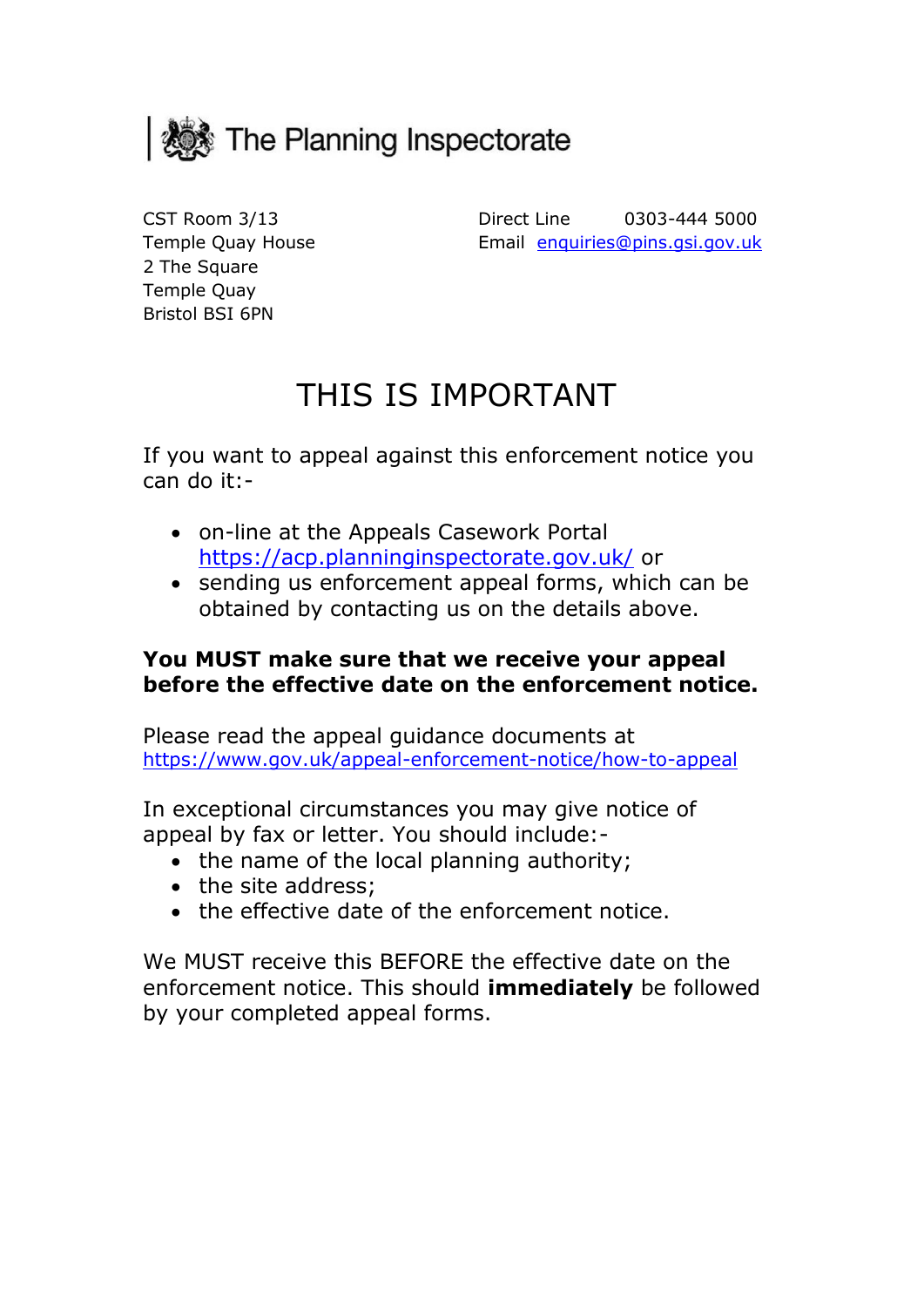#### **ENFORCEMENT NOTICE**

# **RE: HAREFIELD HOUSE, THE CHASE, UPMINSTER RM14 3YB**

# **IMPORTANT- THIS COMMUNICATION AFFECTS YOUR PROPERTY**

# **TOWN AND COUNTRY PLANNING ACT 1990**  (as **amended by the Planning and Compensation Act 1991)**

# **Council's ref: ENF/509/18**

# **Notice C**

#### **ENFORCEMENT NOTICE**

 **ISSUED BY:** London Borough of Havering (herein after referred to as "the Council")

 1. **THIS IS A FORMAL NOTICE** which is issued by the Council because it appears to the Council that there have been breaches of planning control, under Section 171A (1) (a) of the above Act, at the land described below. They consider that it is expedient to issue this Notice, having regard to the provisions of the development plan and to other material planning considerations. The Explanatory Notes at the end of this Notice and the Enclosures referred to therein contain important additional information.

## 2. **THE LAND AFFECTED**

 The site is a rectangular plot located on the western side of The Chase, Upminster on the land known as Harefield House shown edged in black in the attached plan. The Land Registry Title Number is BGL 103774. To the east of the property is open Green Belt Land. The property is within the land designated as part of the Metropolitan Green Belt and also part of the Cranham Conservation Area.

 The site has gated access from The Chase, Upminster and comprises a detached dwellinghouse within a rectangular plot of land measuring approximately 96m deep by 30m wide.

# 3. **THE BREACHES OF PLANNING CONTROL ALLEGED**

- i. Without the benefit of planning permission, the change of use of the section of the meadow land shown in blue on the attached map on the western boundary of the property to residential curtilage.
- ii. Without the benefit of planning permission, the erection of an outbuilding in the part of the meadow land shown in blue on the attached map on the western boundary of the property to residential use.

# 4. **REASONS FOR ISSUING THIS NOTICE**

 (1) It appears to the Council that the above breaches of planning control have occurred within the last TEN years in relation to the unauthorised uses of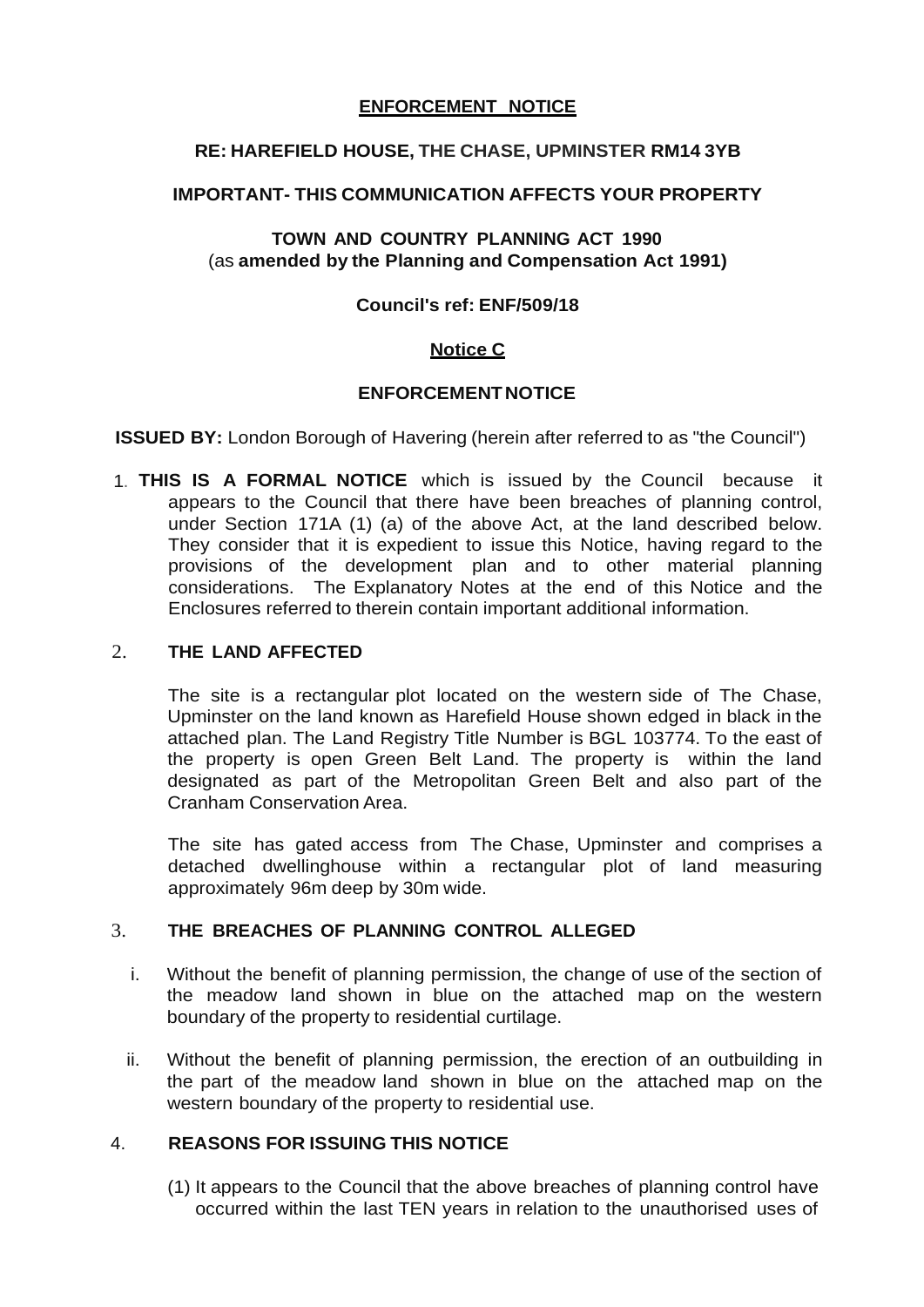the land and within FOUR years in respect of development in the land that had to be retained as a meadow that steps should be taken to remedy the breaches in accordance with the purposes stipulated in Section 173 (4) (a) of the above Act.

 (2) The development is therefore considered to be contrary to adopted policies and has a harmful impact on Metropolitan Green Belt and Cranham Conservation Area. The development does not fall within any of the exceptions set out in the paragraphs 133,143 and 144 of the NPPF and the Council consider that the use of the Land around the buildings is unacceptable in principle and does not fall within the exemptions in paragraph 143 of the NPPF and contravenes Policy 7.16 of the London Plan and Policies DC45, DC61 and DC68 of the LDF Core Strategy. The breaches of planning control are therefore inappropriate development and in conflict with the LDF, London Plan and the NPPF.

 In summary both the development and the use do not preserve the openness of the Green Belt and conflict with the purposes of including land in the Green Belt.

 The Council does not consider that planning permission should be granted because conditions attached to any consent would not overcome these problems.

# 5. **WHAT YOU ARE REQUIRED TO DO**

The Enforcement Notice to require, within **THREE MONTHS:** 

- i. Cease the residential use of the land shown in blue in the attached plan; and
- ii. Remove *I* demolish the outbuilding within the area shown in blue on the attached plan;
- iii. Remove all garden furniture, sports equipment and all other items from the area shown in blue on the attached plan;
- iv. Remove the wooden fences on the western and northern boundaries; and
- v. Remove from the land all debris, rubble and other materials accumulated as a result of taking the above steps.

#### 6. **TIME FOR COMPLIANCE**

**THREE MONTHS** after the date when this Notice takes effect.

#### 7. **WHEN THIS NOTICE TAKES EFFECT**

 This Notice will take effect on 8th July 2019, unless an appeal is made against it beforehand.

Dated: 6th June 2019

 on behalf of London Borough of Havering Name: David Colwill Team Leader, Planning Enforcement and Appeals 5th Floor, Mercury House, Mercury Gardens, Romford RM1 3SL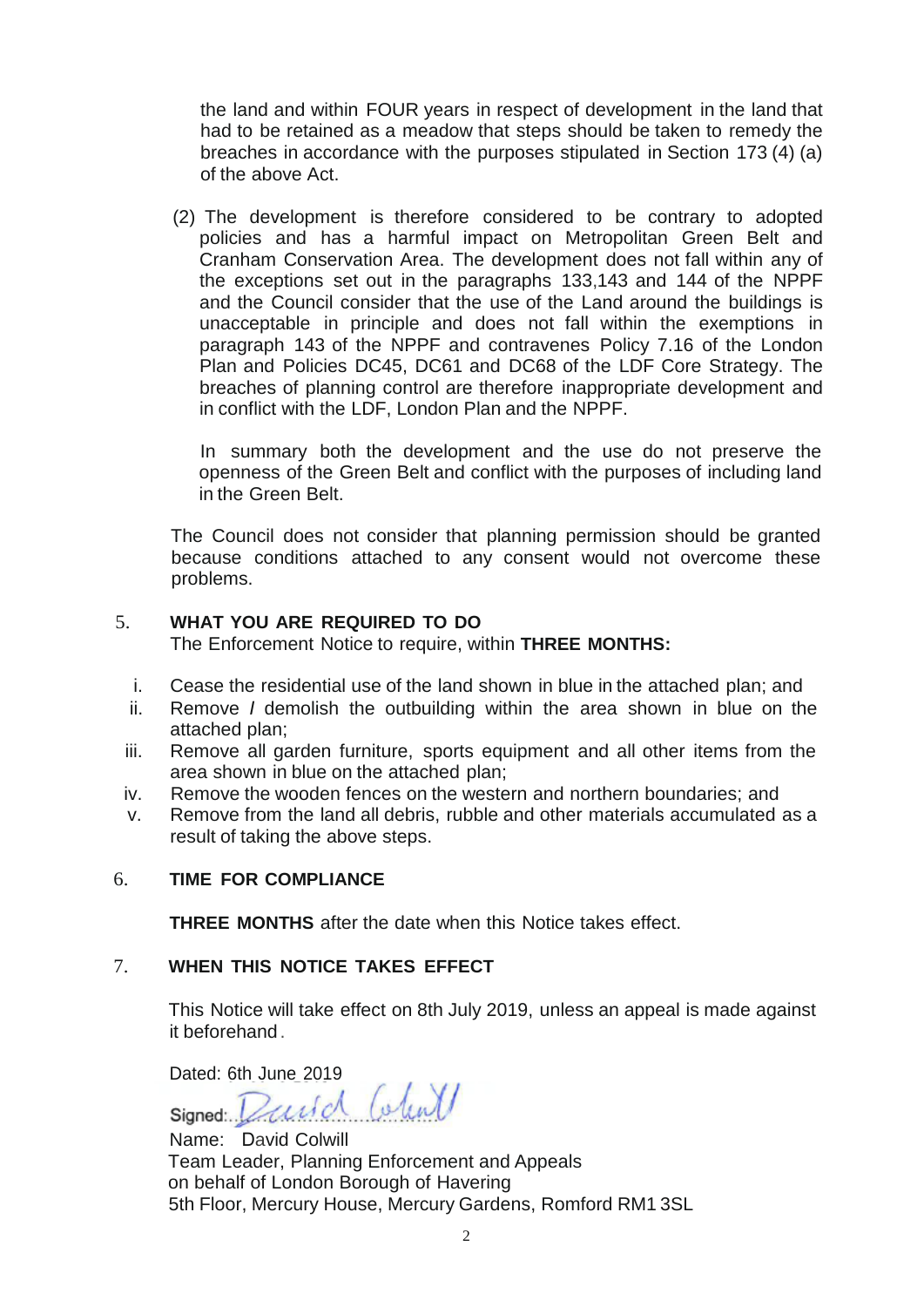Nominated Officer: Onkar Bhogal Email: [Onkar.Bhogal@havering.gov.uk](mailto:Onkar.Bhogal@havering.gov.uk) 

# **THE RIGHT TO APPEAL**

 Those with a legal or equitable interest in the land of who is a relevant occupier can appeal against this Enforcement Notice to the Secretary of State before the sth **July 2019.** Further details are given in the attached explanatory note.

# **WHAT HAPPENS IF AN APPEAL IS NOT RECEIVED**

 If an appeal is not received against this Enforcement Notice, it will take effect on sth  **July 2019** and you must then ensure that the required steps for complying with it, for which you may be held responsible, are taken within the period specified in the Notice.

 **FAILURE TO COMPLY WITH AN ENFORCEMENT NOTICE WHICH HAS TAKEN EFFECT CAN RESULT IN PROSECUTION AND/OR REMEDIAL ACTION BY THE COUNCIL.** 

# **EXPLANATORY NOTES**

#### **STATUTORY PROVISIONS**

 A summary of Sections 171A, 171B and 172 to 177 of the Town and Country Planning Act 1990 (as amended) is enclosed with this Notice.

# **THE RIGHT TO APPEAL**

 Any appeal must be in writing and received, or posted (with the postage paid and properly addressed) in time to be received in the ordinary course of the post, by the Secretary of State before sth **July 2019.** 

 If an appeal against this Notice is intended, the instructions given on the information sheet from the Planning Inspectorate which accompanies this Notice should be followed.

#### **GROUNDS OF APPEAL**

 The grounds of appeal are set out in Section 174 of the Town and Country Planning Act 1990 (as amended) and an appeal may be made on one or more of the following grounds:-

- $(a)$  constituted by the matters stated in the Notice, planning permission ought to be granted, as the case may be, the condition or limitation concerned ought to be discharged; that, in respect of any breach of planning control which may be
- $(b)$ that those matters have not occurred;
- $(c)$ that those matters (if they occurred) do not constitute a breach of planning control;
- $(d)$  could be taken in respect of any breach of planning control which may be constituted by those matters; that, at the date when the notice was issued, no enforcement action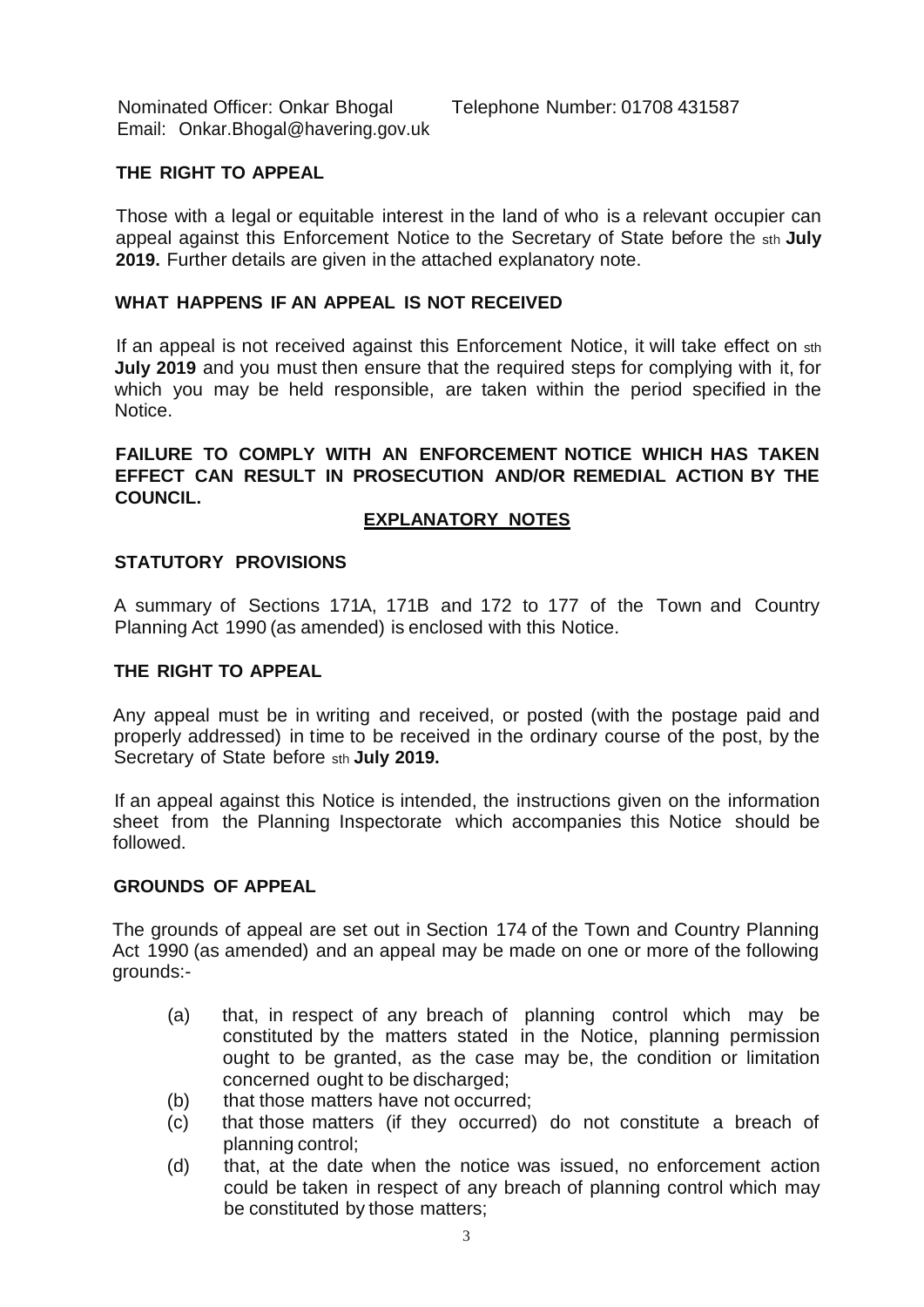- (e) that copies of the Enforcement Notice were not served as required by section 172;
- (f) that steps required by the notice to be taken, or the activities required by the notice to cease, exceed what is necessary to remedy any breach of planning control which may be constituted by those matters or, as the case may be, to remedy any injury to amenity which has been caused by any such breach;
- (g) that any period specified in the notice in accordance with section 173(9) falls short of what should reasonably be allowed.

Not all these grounds may be relevant to you.

#### **PLANNING APPLICATION FEE**

 Should an appeal on ground (a)- that planning permission should be granted for the unauthorised development sought- then a fee of **£924** is payable to the Council when the appeal is lodged. If the fee is not paid the planning merits of the appeal will not be considered by the Planning Inspector.

# **STATEMENT ON GROUNDS OF APPEAL**

 It must be submitted to the Secretary of State, either when giving notice of appeal or within 14 days from the date on which the Secretary of State sends you a notice so requiring, a statement in writing specifying the grounds on which the appeal against the Enforcement Notice is being made and stating briefly the facts on which it is proposed to rely in support of each of those grounds.

# **RECIPIENTS OF THE ENFORCEMENT NOTICE**

 The names and addresses of all the persons on whom the Enforcement Notice has been served are:

 Mr Mark John Wright Upminster RM14 3YB Harefield House The Chase

 Mrs Leah Jayne Wright Upminster RM14 3YB Harefield House The Chase

 The Owners *I* Occupiers Upminster RM14 3YB Harefield House The Chase

 Barclays Bank UK PLC (Co. Reg. 9740322) Of P 0 Box 187, Leeds LS11 1AN

Together Commercial Finance Limited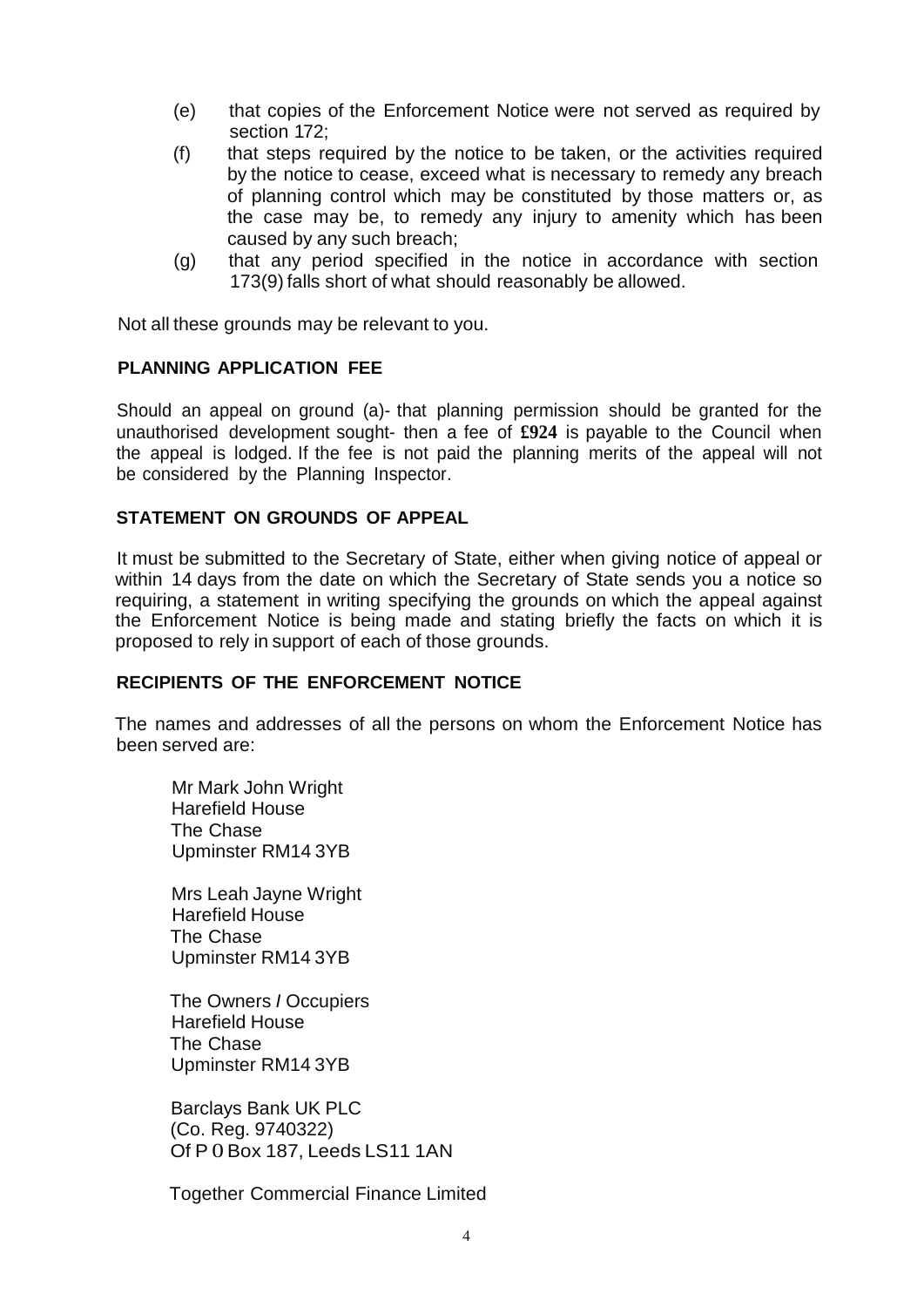Trading as Together (Co. Regn. No.2058813) of Lake View, Lakeside, Cheadle SH8 3GW